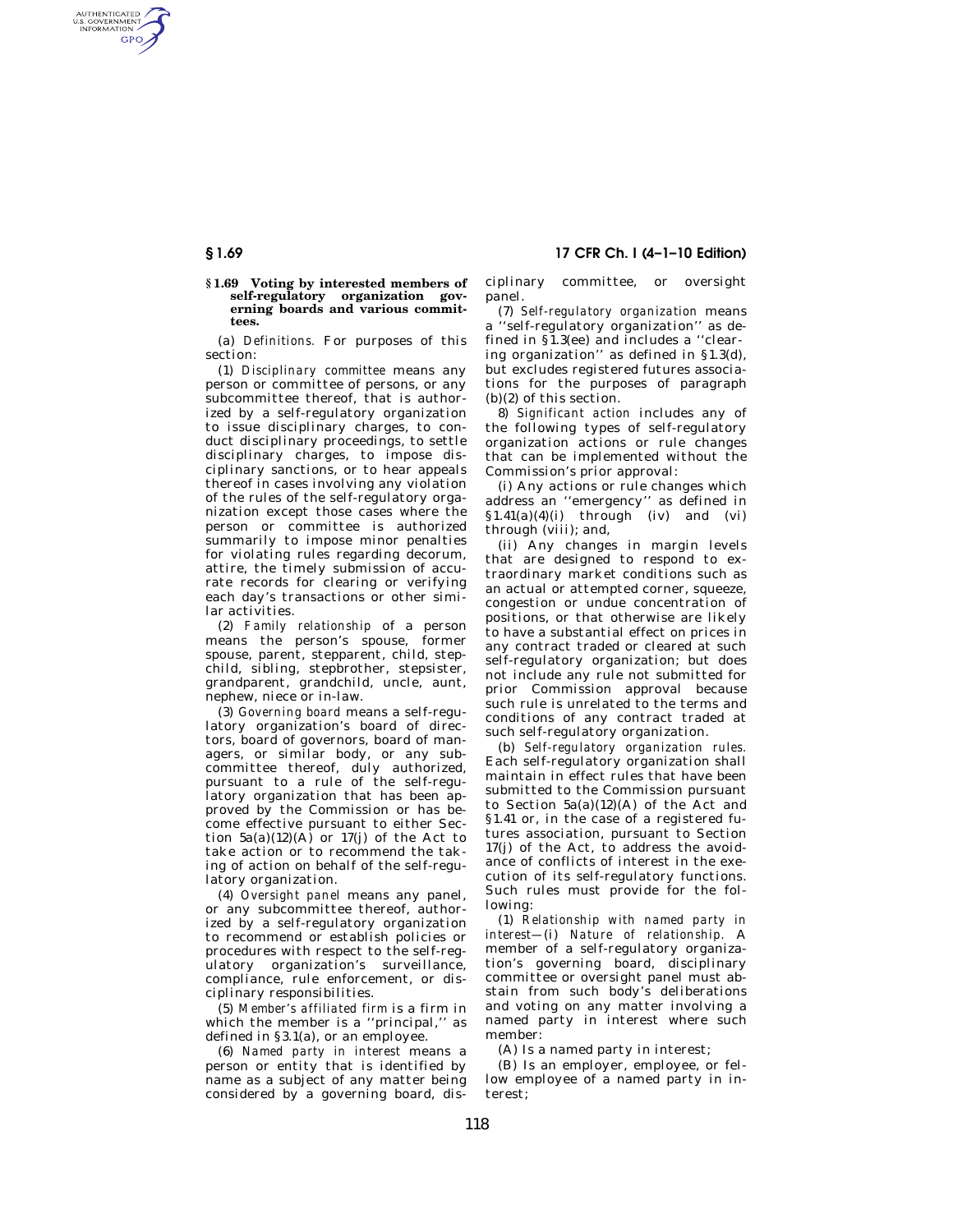## **Commodity Futures Trading Commission § 1.69**

(C) Is associated with a named party in interest through a ''broker association'' as defined in §156.1;

(D) Has any other significant, ongoing business relationship with a named party in interest, not including relationships limited to executing futures or option transactions opposite of each other or to clearing futures or option transactions through the same clearing member; or,

(E) Has a family relationship with a named party in interest.

(ii) *Disclosure of relationship.* Prior to the consideration of any matter involving a named party in interest, each member of a self-regulatory organization governing board, disciplinary committee or oversight panel must disclose to the appropriate self-regulatory organization staff whether he or she has one of the relationships listed in paragraph  $(b)(1)(i)$  of this section with a named party in interest.

(iii) *Procedure for determination.* Each self-regulatory organization must establish procedures for determining whether any member of its governing board, disciplinary committees or oversight committees is subject to a conflicts restriction in any matter involving a named party in interest. Taking into consideration the exigency of the committee action, such determinations should be based upon:

(A) Information provided by the member pursuant to paragraph (b)(1)(ii) of this section; and

(B) Any other source of information that is held by and reasonably available to the self-regulatory organization.

(2) *Financial interest in a significant action—*(i) *Nature of interest.* A member of a self-regulatory organization's governing board, disciplinary committee or oversight panel must abstain from such body's deliberations and voting on any significant action if the member knowingly has a direct and substantial financial interest in the result of the vote based upon either exchange or non-exchange positions that could reasonably be expected to be affected by the action.

(ii) *Disclosure of interest.* Prior to the consideration of any significant action, each member of a self-regulatory organization governing board, disciplinary committee or oversight panel must disclose to the appropriate self-regulatory organization staff the position information referred to in paragraph  $(b)(2)(iii)$  of this section that is known to him or her. This requirement does not apply to members who choose to abstain from deliberations and voting on the subject significant action.

(iii) *Procedure for determination.* Each self-regulatory organization must establish procedures for determining whether any member of its governing board, disciplinary committees or oversight committees is subject to a conflicts restriction under this section in any significant action. Such determination must include a review of:

(A) Gross positions held at that selfregulatory organization in the member's personal accounts or ''controlled accounts,'' as defined in §1.3(j);

(B) Gross positions held at that selfregulatory organization in proprietary accounts, as defined in  $\S 1.17(b)(3)$ , at the member's affiliated firm;

(C) Gross positions held at that selfregulatory organization in accounts in which the member is a principal, as defined in §3.1(a);

(D) Net positions held at that selfregulatory organization in ''customer'' accounts, as defined in  $\S 1.17(b)(2)$ , at the member's affiliated firm; and,

(E) Any other types of positions, whether maintained at that self-regulatory organization or elsewhere, held in the member's personal accounts or the proprietary accounts of the member's affiliated firm that the self-regulatory organization reasonably expects could be affected by the significant action.

(iv) *Bases for determination.* Taking into consideration the exigency of the significant action, such determinations should be based upon:

(A) The most recent large trader reports and clearing records available to the self-regulatory organization;

(B) Information provided by the member with respect to positions pursuant to paragraph  $(b)(2)(ii)$  of this section; and,

(C) Any other source of information that is held by and reasonably available to the self-regulatory organization.